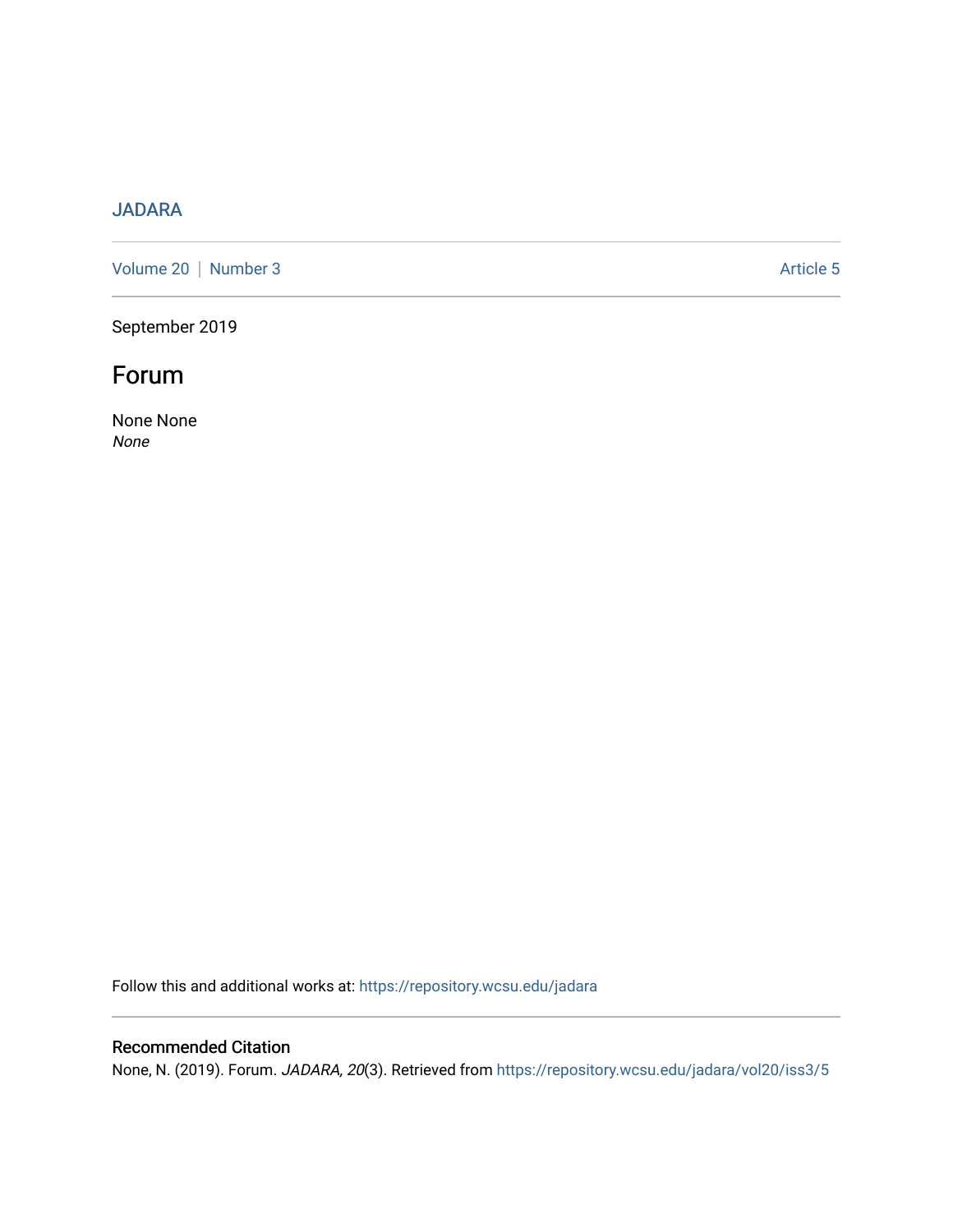# New Educational Video Series Now Available...

Now you can select up to 25 titles in a videotape series devoted to educational issues. These captioned films outlined below are being made available to you through major educational film producers and are yours for free loan in  $\frac{3}{4}$ " U-matic format only. Take advantage of this offer today and avoid scheduling delays.

To order the videotape(s) of your choice, simply call or write:

Modem Talking Picture Service Captioned Films for the Deaf 5000 Park Street North St. Petersburg, FL 33709 1-800-237-6213 (V or TDD)

# **MTPS**

Order #'s

# 2887U ART CAREERS

Handel Film Corporation, 1977, American series - Art in America, number 5, 1 videocassette (30 minutes), sd., col., captioned.

Deals with the practical aspects of earning a living in the art field. Describes many different art related careers through interviews with art professionals.

#### 2888U CHILDREN

BBC-TV/FILMS, Inc., 1970, Family of Man series, number 1 (50 minutes), col., cap tioned.

Examines ways in which people in five different societies bring up their children. Compares methods used in an affluent community in England, in Lancashire, in New Guinea, in Botswana, and in a Himalayan village.

# 2857U CONFLICT ON THE LINE

Peter Jordan, 1983, 1 videocassette (15 minutes), col., captioned.

Examines the communication problems experienced by a supervisor and subordinate when they interact in the workplace.

#### 2889U THE CONSUMER OFFENSIVE

Benchmark Films, 1976, 1 videocassette (26 minutes) sd., col., captioned.

The individual consumer discovers how to get better products for less money, how to protect his environment, and how to improve the quality of his life by joining local and national consumer organizations.

# 2864U DEAD BIRDS

Contemporary Films, 1983, 2 videocassettes (2 tapes; Part 1, Part 2) (60 minutes), sd., col., captioned.

Discusses the culture of the people of New Guinea - emphasizes the role of death in their lives.

#### 2858U DELEGATING

CRM/McGraw-Hill, 1981, number 1, col., captioned.

Examines the issue of delegating, making viewers aware of some hidden traps, and provides the manager with basic steps to ease the workload and build a stronger and more efficient department.

# 2890U FIRST AND ESSENTIAL FREEDOM

ABC Media Concepts/Xerox Films, 1 videocassette (52 minutes), sd., col., captioned. First Amendment and what it means to the media and our society.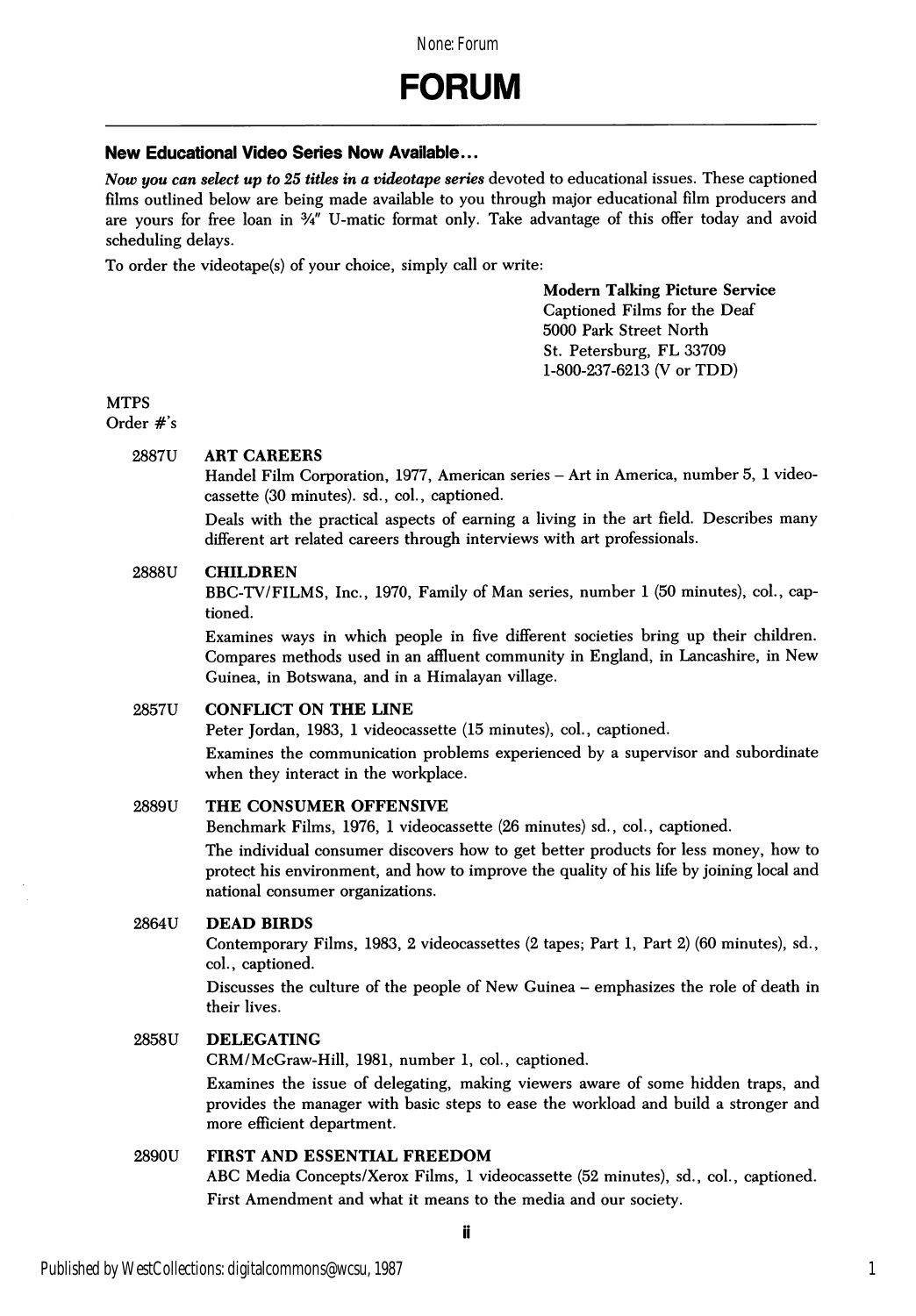#### 2891U FREE AT LAST

National Educational Television/Indiana University, 1965, 1 videocassette (30 minutes) sd., b&w., captioned.

Traces the history of the American Negro from emancipation to the end of World War II.

# 2865U FUTURE SHOCK

McGraw-Hill, 1972, 1 videocassette (42 minutes), sd., col., captioned.

A jarring look at our fast-approaching super electronic future-artificial men, thinking machines, genetic engineering, and the startling implications these may hold for us. Based on Alvin Toffler's book of the same title.

#### 2892U HOW TO SAY "NO"

Alfred Higgins Productions, 1979, 1 videocassette (10 minutes), sd., col., captioned. Examples of difficulties that may arise when we cannot say "no" at the right time are presented and the reasons for such behavior investigated. Film stresses the importance of knowing the difference between doing a favor and doing what is best for yourself.

#### 2866U MADNESS AND MEDICINE

CRM/McGraw-Hill, 1977, 1 videocassette (49 minutes) sd., col., captioned.

Investigation of uses of three therapeutic methods: drugs, electroshock, and psychosurgery. Explores how prevalent these methods are, who is for and against them, how valid the research is, and ethical implications of using them.

#### 2893U MARRIED LIFE

BBG-TV/Films, Inc., 1970, Family of Man series, number 1 (52 minutes)., col., cap tioned.

Compares marriage in five different cultures: a wife with three husbands in the Himalayas, a couple in an affluent English community, a man with three wives in New Guinea, a man with two wives in Botswana , and a young couple in Lancashire.

#### 2862U THE NEW DEAL

CRM/McGraw-Hill, American History series, 1 videocassette (25 minutes), sd., col., captioned.

This film analyzes the New Deal as a response to the massive problems of the Depression. It shows that while the New Deal was a basic change, it was not a revolution.

# 2894U PACKAGING THE PRODUCT

Great Plains National, 1979, Job Seeking series, 1 videocassette (14 minutes), sd., col., captioned.

Job seeking is presented as a sales process in which the job seeker is a salesperson with a product; the employment officer is a purchaser. Buyers are influenced by packaging, and presentation in the message.

#### 2861U PERCEPTION

CRM McGraw-Hill, 1 videocassette (30 minutes), sd., col, captioned.

Shows how perception is an individual and subjective means of viewing reality influenced by social upbringing, culture and media.

# 2860U PRODUCTIVITY AND THE SELF-FULFILLING PROPHECY, THE PYGMAUON **EFFECT**

CRM/McGraw-Hill, 1975, number 1 (28 minutes), col., captioned, 2nd copy. Demonstrates how a manager's expectations alone can influence an employee's performance.

# 2363U THE PROGRESSIVES

CRM/McGraw-Hill, 1969, 1 videocassette (25 minutes), sd., col., captioned. Examines the Progressive movement and its leaders, who were responding to the condition of poverty and squalor that existed at the turn of the century.